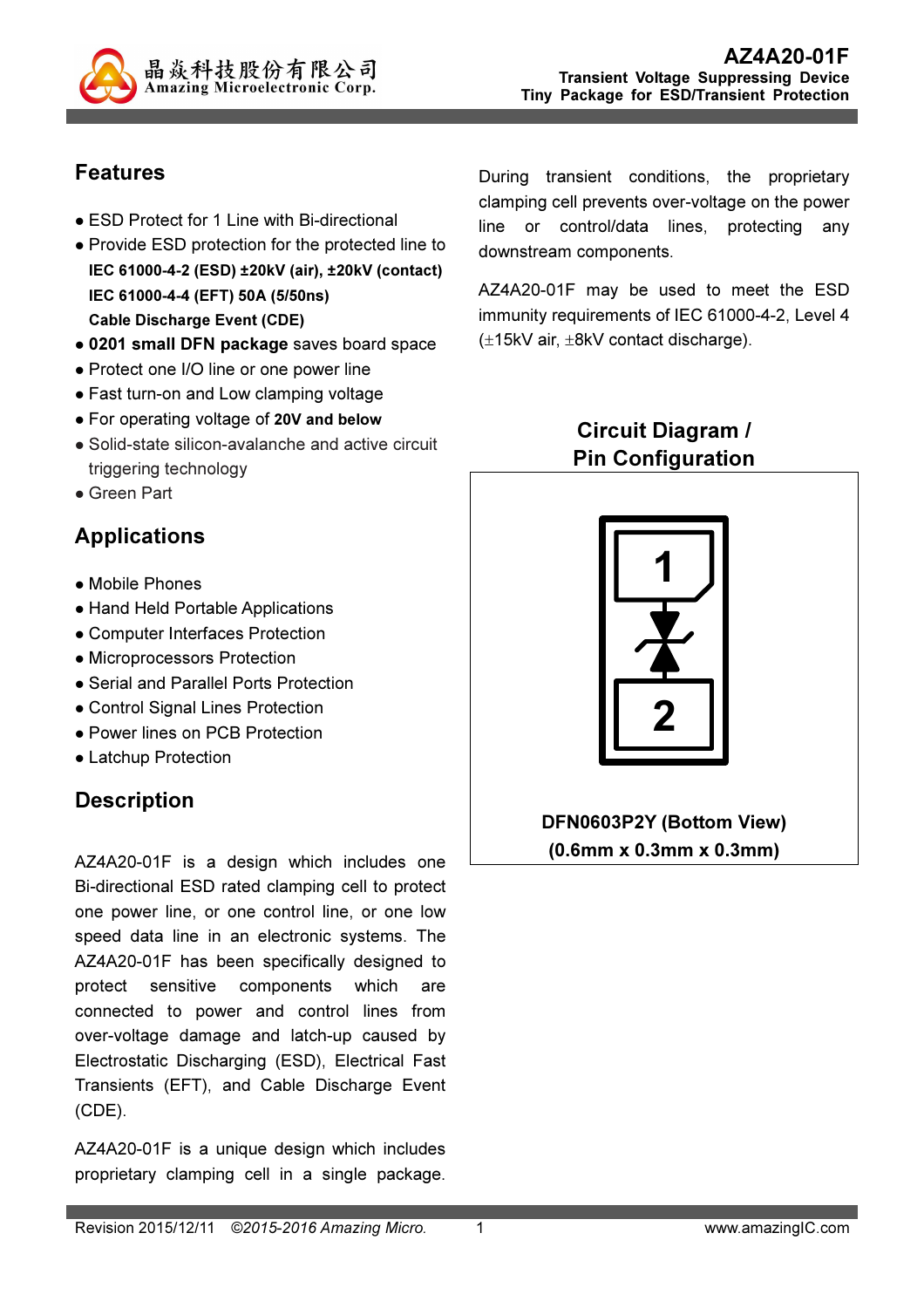

#### **SPECIFICATIONS**

| <b>ABSOLUTE MAXIMUM RATINGS</b>   |                            |                 |              |
|-----------------------------------|----------------------------|-----------------|--------------|
| <b>PARAMETER</b>                  | <b>SYMBOL</b>              | <b>RATING</b>   | <b>UNITS</b> |
| <b>Operating Supply Voltage</b>   | $V_{DC}$                   | ±22             |              |
| ESD per IEC 61000-4-2 (Air)       | $V_{ESD}$                  | ±20             | kV           |
| ESD per IEC 61000-4-2 (Contact)   |                            | ±20             |              |
| <b>Lead Soldering Temperature</b> | SOL                        | 260 (10 sec.)   | $^{\circ}$ C |
| <b>Operating Temperature</b>      | $\mathsf{T}_{\mathsf{OP}}$ | $-55$ to $+85$  | $^{\circ}C$  |
| Storage Temperature               | ${\sf T}_{\text{STO}}$     | $-55$ to $+150$ | $^{\circ}C$  |

| <b>ELECTRICAL CHARACTERISTICS</b>           |                      |                                                                  |            |            |            |              |
|---------------------------------------------|----------------------|------------------------------------------------------------------|------------|------------|------------|--------------|
| <b>PARAMETER</b>                            | <b>SYMBOL</b>        | <b>CONDITIONS</b>                                                | <b>MIN</b> | <b>TYP</b> | <b>MAX</b> | <b>UNITS</b> |
| Stand-Off<br>Voltage                        | $V_{RWM}$            | T=25 $\degree$ C.                                                | $-20$      |            | 20         | $\vee$       |
| Leakage<br>Current                          | $I_{\text{Leak}}$    | $V_{RWM} = \pm 20V$ , T=25 °C                                    |            |            | 0.1        | μA           |
| <b>Breakdown</b><br>Voltage                 | $V_{BV}$             | $I_{BV}$ = 1mA, T=25 °C                                          | 22.8       |            | 27.3       | $\vee$       |
| <b>ESD Clamping</b><br>Voltage (Note 1)     | $V_{\text{clamp}}$   | IEC 61000-4-2 +8kV ( $I_{TLP}$ = 16A),<br>T=25 °C, Contact mode. |            | 34         |            | $\vee$       |
| <b>ESD Dynamic</b><br>Turn-on<br>Resistance | $R_{\text{dynamic}}$ | IEC 61000-4-2, 0~+8kV, T=25 °C,<br>Contact mode                  |            | 0.5        |            | $\Omega$     |
| Channel Input<br>Capacitance                | $C_{IN}$             | $V_R$ = 0V, f = 1MHz, T=25 °C.                                   |            | 6.5        | 10         | pF           |

Note 1: ESD Clamping Voltage was measured by Transmission Line Pulsing (TLP) System.

TLP conditions:  $Z_0$ = 50 $\Omega$ ,  $t_p$ = 100ns,  $t_r$ = 1ns.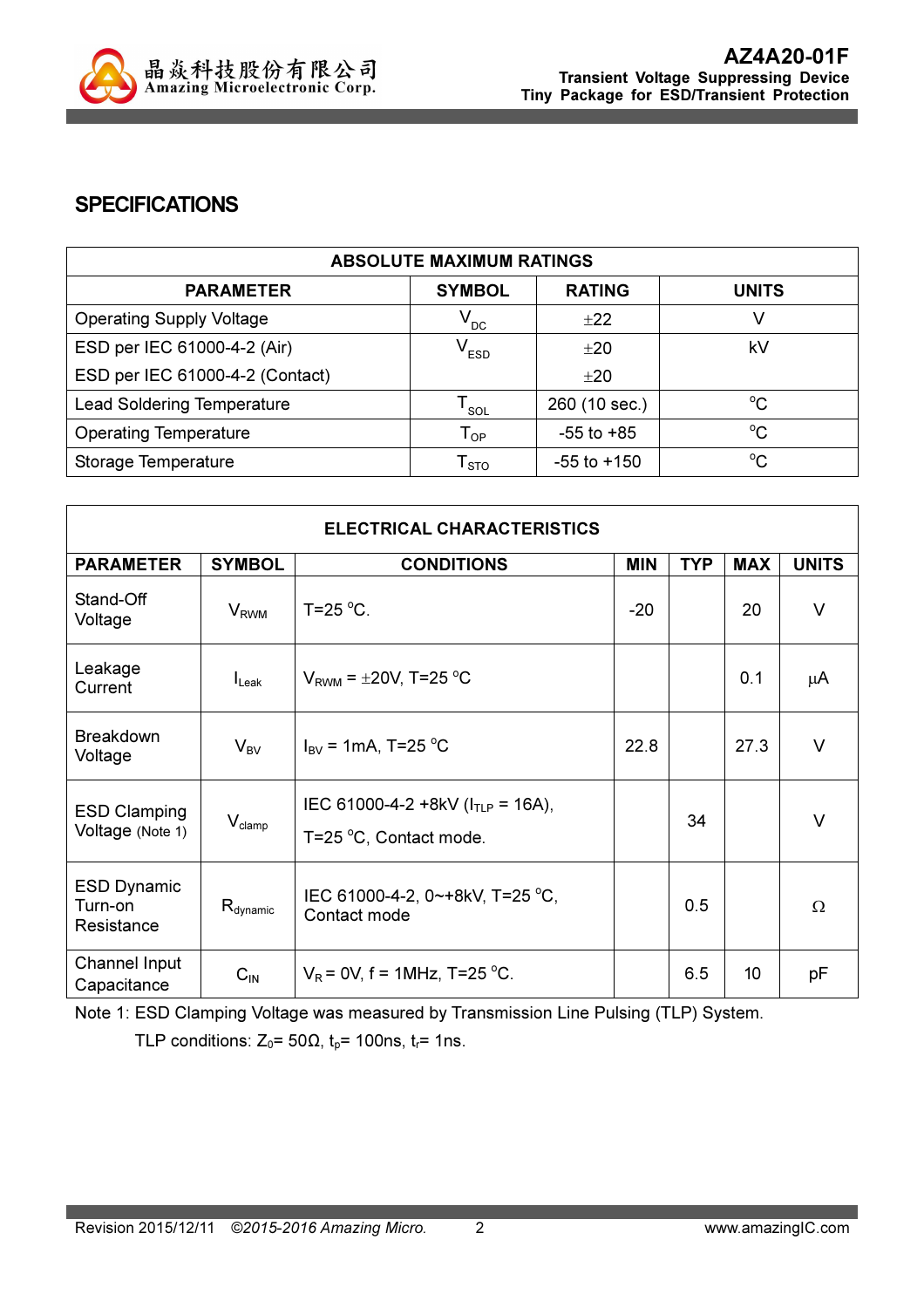

## Typical Characteristics

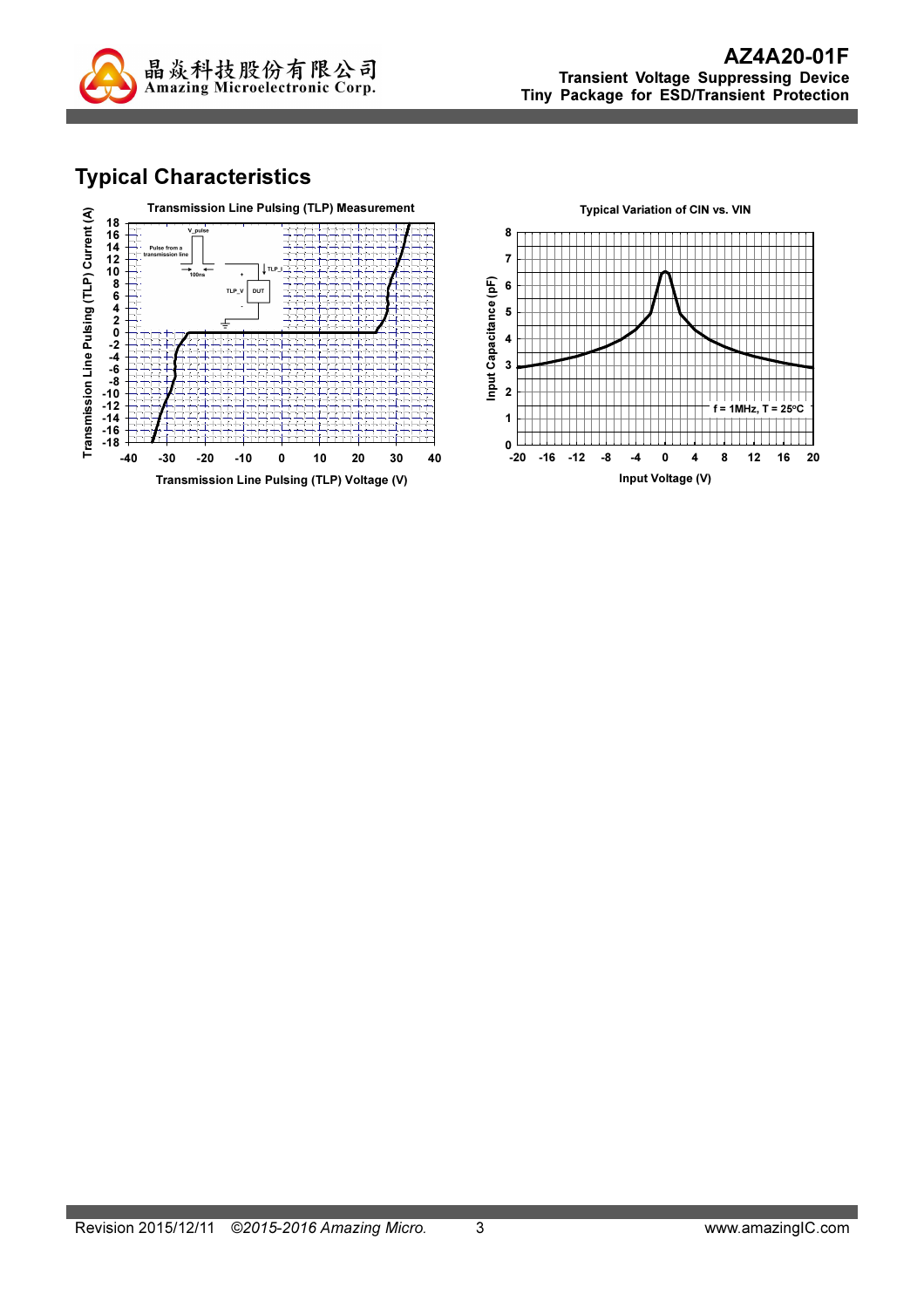

#### Applications Information

The AZ4A20-01F is designed to protect one line against System ESD / EFT / Cable-Discharge pulses by clamping it to an acceptable reference. It provides bi-directional protection.

The usage of the AZ4A20-01F is shown in Fig. 1. Protected line, such as data line, control line, or power line, is connected at pin 1. The pin 2 is connected to a ground plane on the board. In order to minimize parasitic inductance in the board traces, all path lengths connected to the pins of AZ4A20-01F should be kept as short as possible.

In order to obtain enough suppression of ESD induced transient, good circuit board is critical. Thus, the following guidelines are recommended:

- Minimize the path length between the protected lines and the AZ4A20-01F.
- Place the AZ4A20-01F near the input terminals or connectors to restrict transient coupling.
- The ESD current return path to ground should be kept as short as possible.
- Use ground planes whenever possible.
- NEVER route critical signals near board edges and near the lines which the ESD transient easily injects to.

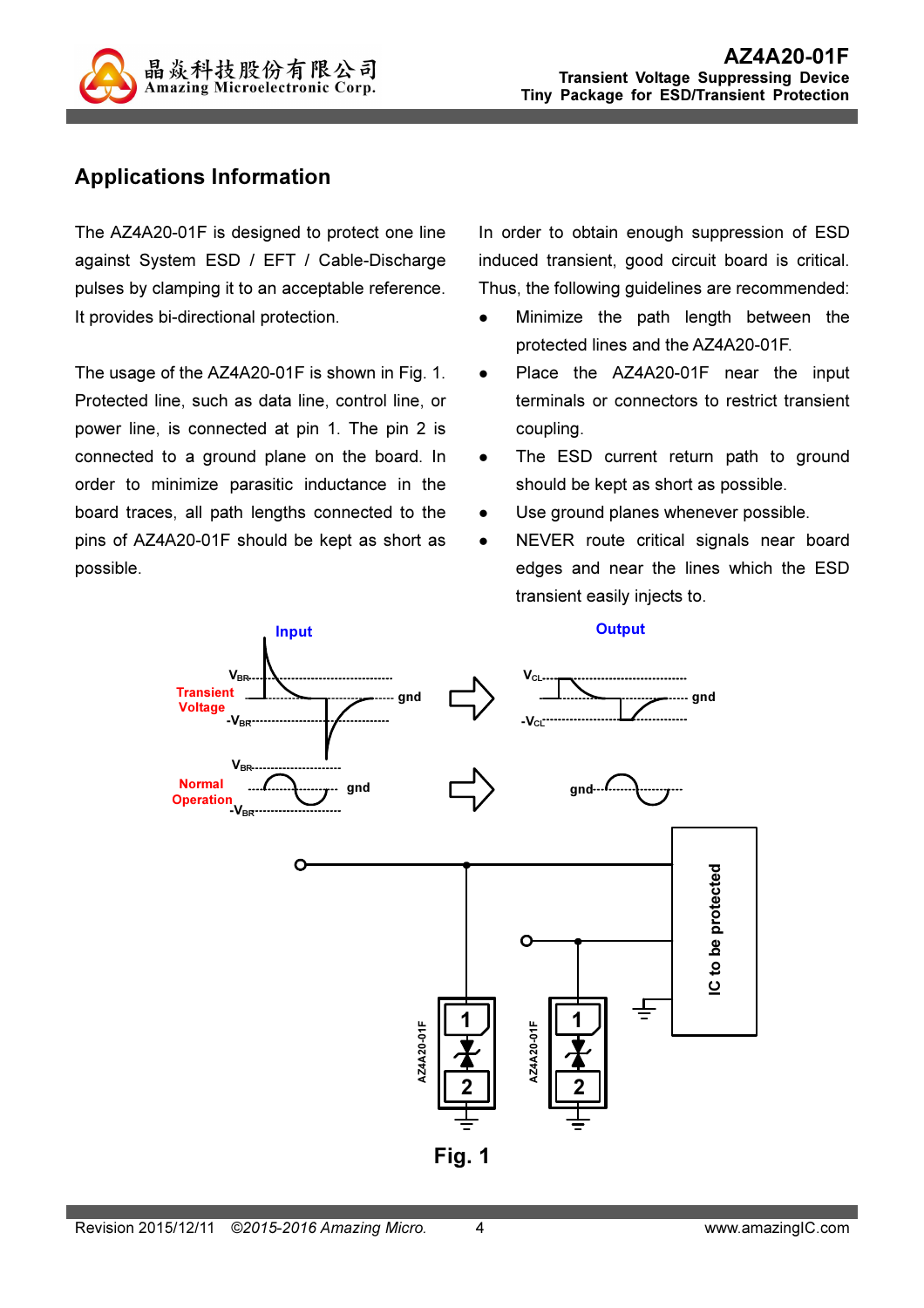

Fig. 2 shows another simplified example of using AZ4A20-01F to protect the control line, low speed data line, and power line from ESD transient stress.



Fig. 2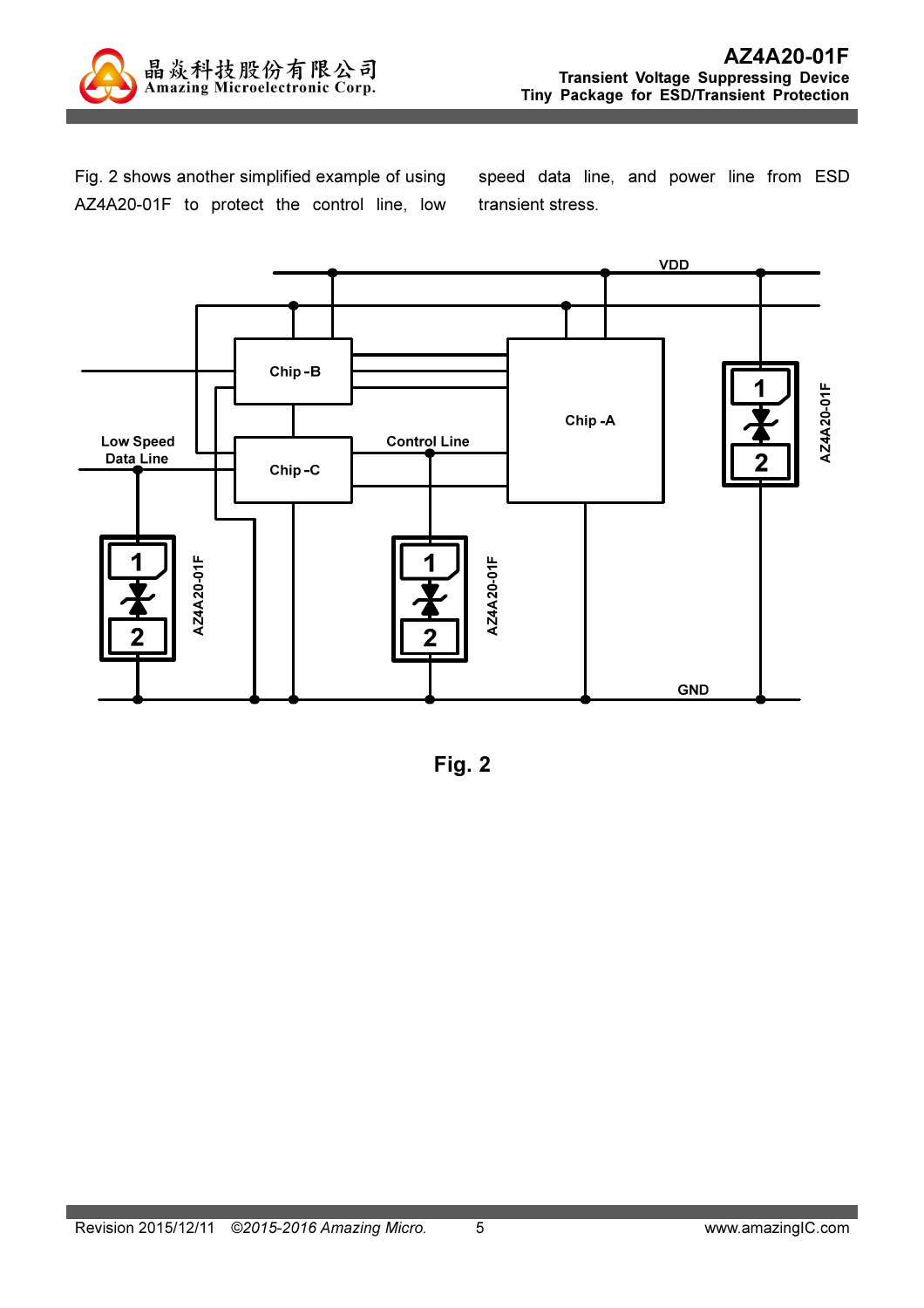



| <b>SYMBOL</b>  | <b>Millimeters</b> |      |      |  |  |
|----------------|--------------------|------|------|--|--|
|                | MIN.               | NOM. | MAX. |  |  |
| A              | 0.55               | 0.60 | 0.65 |  |  |
| в              | 0.25               | 0.30 | 0.35 |  |  |
| C              | 0.28               | 0.30 | 0.32 |  |  |
| C <sub>1</sub> | 0.00               | 0.02 | 0.05 |  |  |
| D1             | 0.13               | 0.18 | 0.23 |  |  |
| D <sub>2</sub> | 0.14               | 0.19 | 0.24 |  |  |
| E1/E2          | 0.20               | 0.25 | 0.30 |  |  |
| F              |                    | 0.35 |      |  |  |





0.65

Notes:

C

This LAND LAYOUT is for reference purposes only. Please consult your manufacturing partners to ensure your company's PCB design guidelines are met.

### MARKING CODE



| <b>Part Number</b> | <b>Marking Code</b> |  |
|--------------------|---------------------|--|
| AZ4A20-01F         |                     |  |
| (Green Part)       |                     |  |

Note : Green means Pb-free, RoHS, and Halogen free compliant.